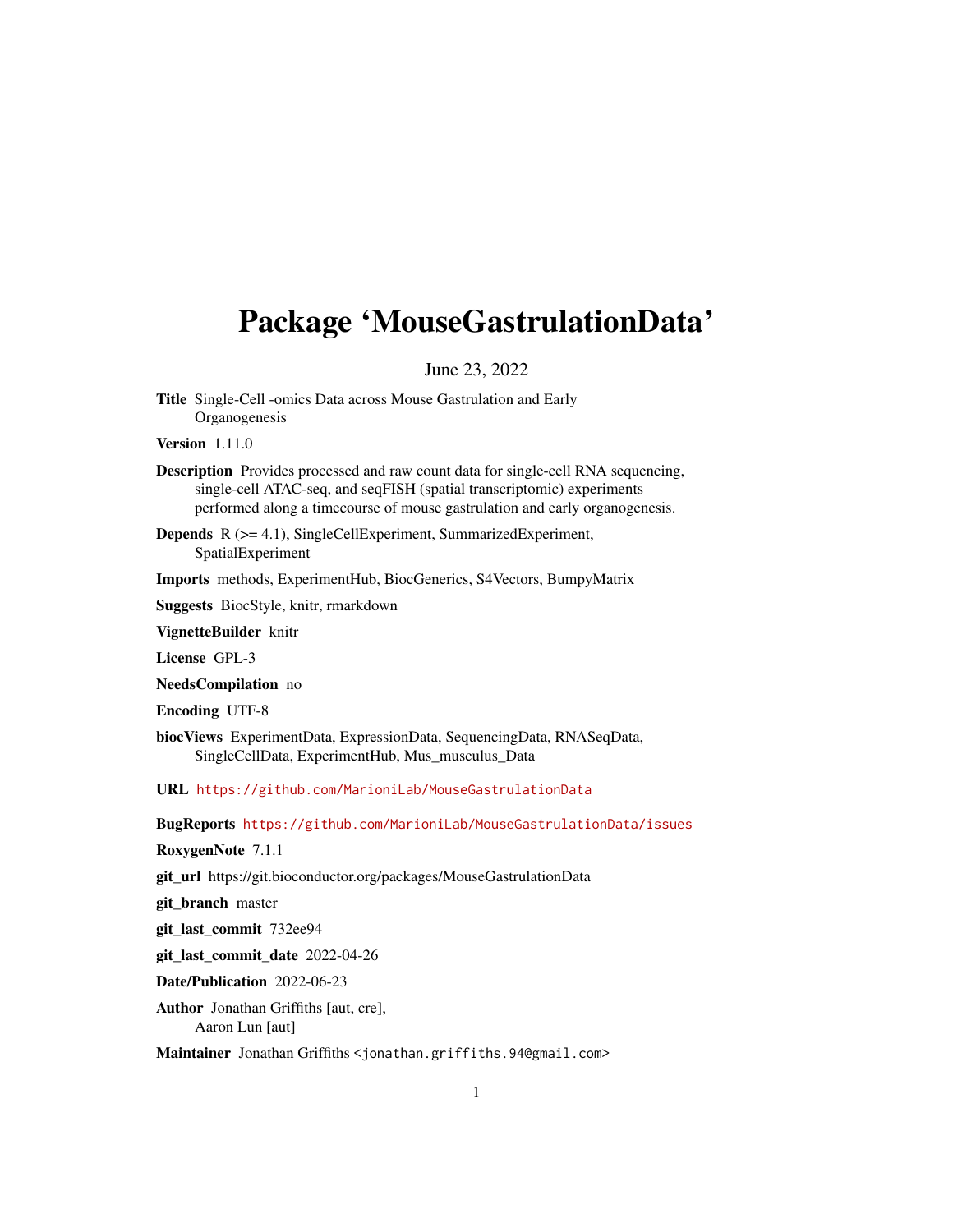### <span id="page-1-0"></span>R topics documented:

| Index |  |
|-------|--|

MouseGastrulationData-package

*Single-Cell -omics Data across Mouse Gastrulation and Early Organogenesis*

#### **Description**

Provides processed and raw count data for single-cell RNA sequencing, single-cell ATAC-seq, and seqFISH (spatial transcriptomic) experiments performed along a timecourse of mouse gastrulation and early organogenesis.

#### Details

This package contains the processed 10X Genomics data from Pijuan-Sala et al. (2019), Pijuan-Sala et al. (2020), Guibentif et al. (2020) and Lohoff et al. (2020.).

The data were processed as described in the methods that accompany the paper.

#### Author(s)

NA

Maintainer: NA

#### References

Blanca Pijuan-Sala\*, Jonathan A. Griffiths\*, Carolina Guibentif\*, Tom W. Hiscock, Wajid Jawaid, Fernando J. Calero-Nieto, Carla Mulas, Ximena Ibarra-Soria, Richard C.V. Tyser, Debbie Lee Lian Ho, Wolf Reik, Shankar Srinivas, Benjamin D. Simons, Jennifer Nichols, John C. Marioni, Berthold Göttgens. A single-cell molecular map of mouse gastrulation and early organogenesis. Nature, 566, pp490-495 (2019).

Blanca Pijuan-Sala, Nicola K. Wilson, Jun Xia, Xiaomeng Hou, Rebecca L. Hannah, Sarah Kinston, Fernando J. Calero-Nieto, Olivier Poirion, Sebastian Preissl, Feng Liu, Berthold Göttgens. Singlecell chromatin accessibility maps reveal regulatory programs driving early mouse organogenesis. Nat Cell Biol, 22, 487–497 (2020).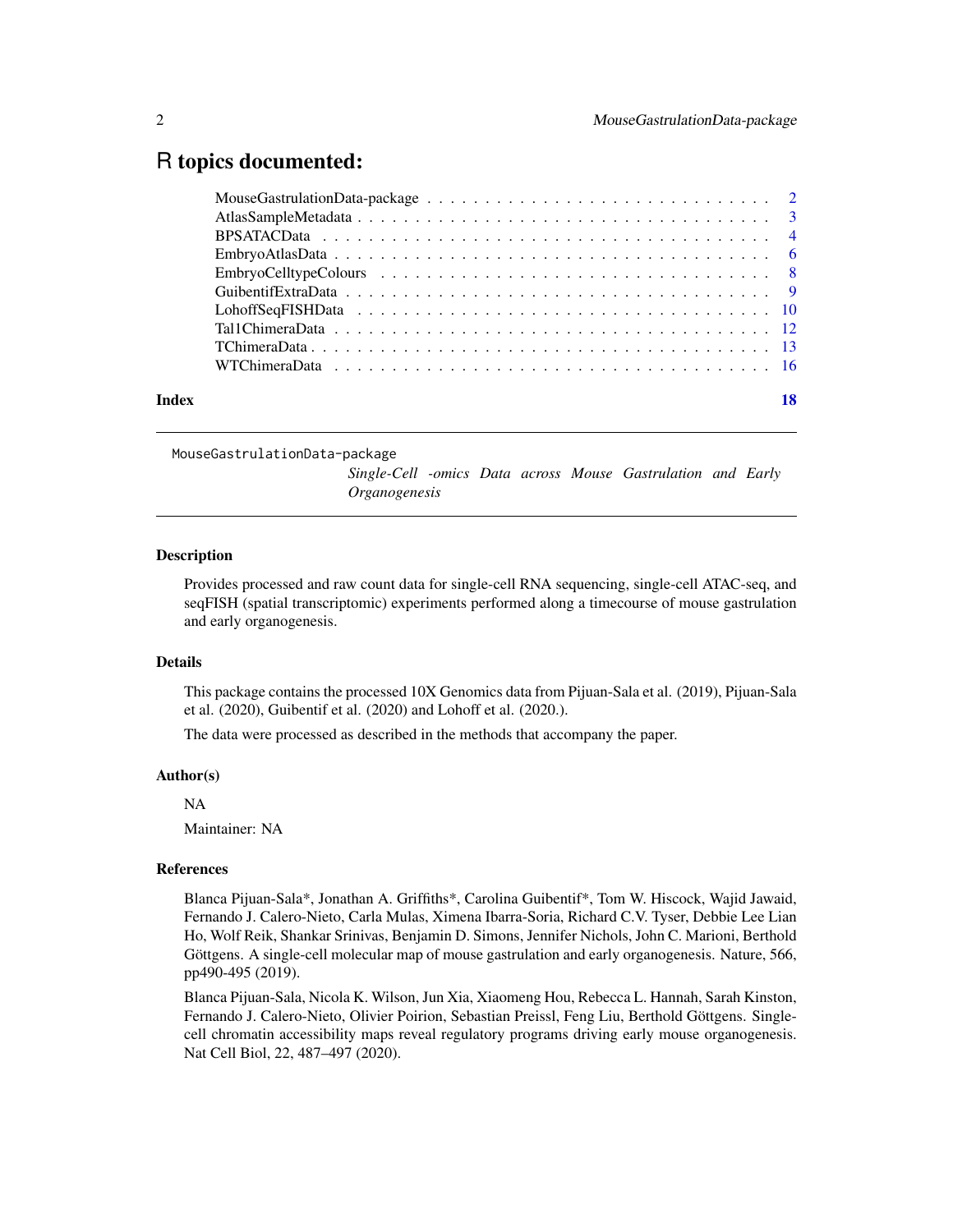#### <span id="page-2-0"></span>AtlasSampleMetadata 3

Carolina Guibentif\*, Jonathan A. Griffiths\*, Ivan Imaz-Rosshandler, Shila Ghazanfar, Jennifer Nichols, Valerie Wilson, Berthold Göttgens, John C. Marioni. Diverse Routes toward Early Somites in the Mouse Embryo. Dev Cell. 2020 Dec 1:S1534-5807(20)30889-3.

T. Lohoff\*, S. Ghazanfar\*, A. Missarova, N. Koulena, N. Pierson, J.A. Griffiths, E.S. Bardot, C.- H.L. Eng, R.C.V. Tyser, R. Argelaguet, C. Guibentif, S. Srinivas, J. Briscoe, B.D. Simons, A.-K. Hadjantonakis, B. Göttgens, W. Reik, J. Nichols, L. Cai, J.C. Marioni. Highly multiplexed spatially resolved gene expression profiling of mouse organogenesis. bioRxiv 2020.11.20.391896.

AtlasSampleMetadata *Sample metadata from the Pijuan-Sala et al. embryo atlas*

#### **Description**

A data frame containing stage and embryo pool information for the atlas dataset.

#### Usage

AtlasSampleMetadata

#### Format

A data frame containing information for each 10x sample of the embryo atlas. This object contains:

sample: Integer, 10x sample index.

stage: Character, developmental stage from which sample was generated.

- pool\_index: Integer, index for pools of embryos; samples with the same values are from the same pool of dissociated cells.
- seq\_batch: Integer, seqencing batch index; samples with the same values were multiplexed for sequencing.
- ncells: Integer, number of cells (post-QC) per sample.

Note that sample 11 is missing by design due to experimental failure: it is not available for download.

#### References

Pijuan-Sala B, Griffiths JA, Guibentif C et al. (2019). A single-cell molecular map of mouse gastrulation and early organogenesis. *Nature* 566, 7745:490-495.

#### Examples

head(AtlasSampleMetadata)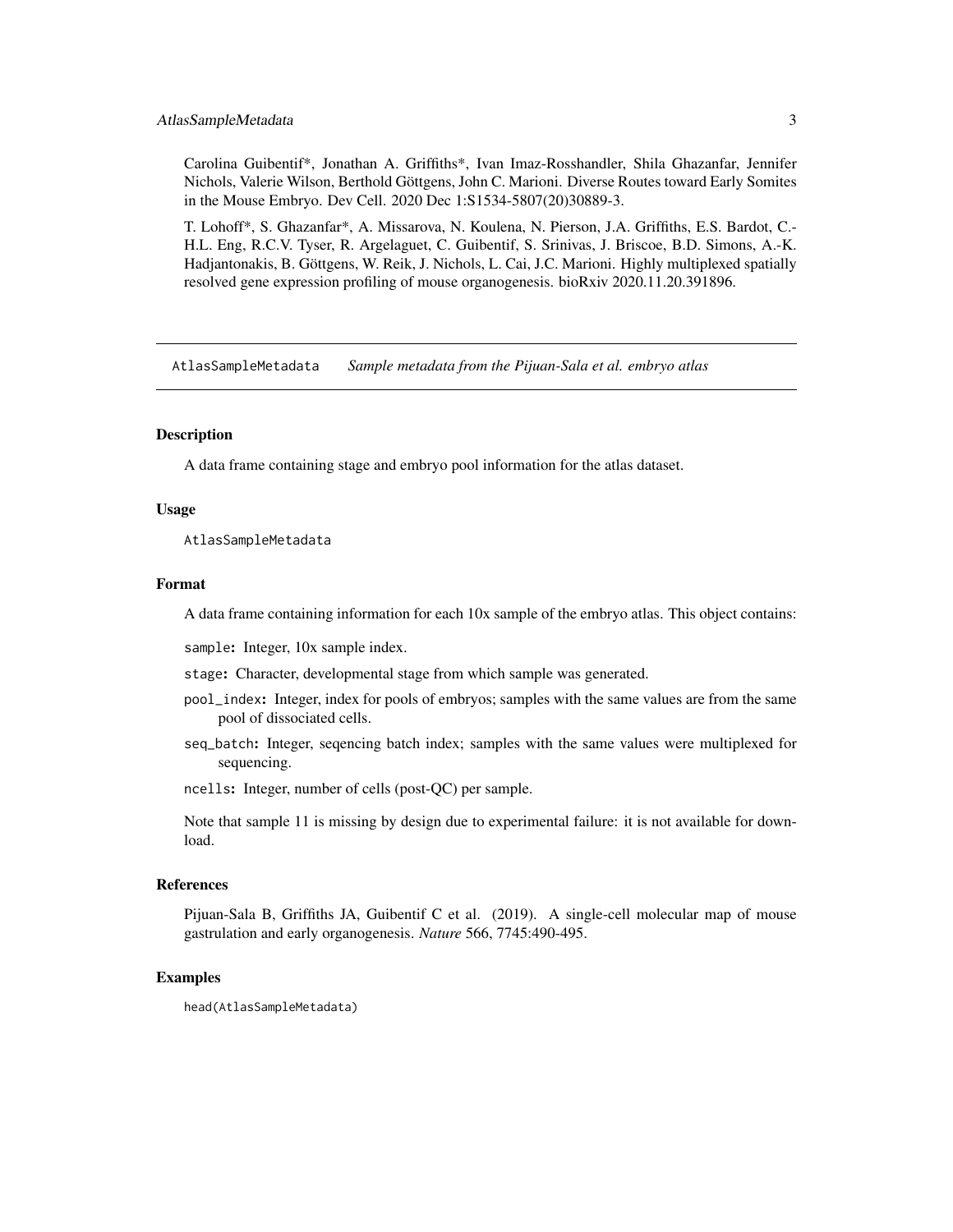<span id="page-3-0"></span>

#### Description

Obtain the processed or raw counts for the Pijuan-Sala et al. (2020) E8.25 single-nucleus ATAC-seq dataset.

#### Usage

BPSATACData(type = c("processed", "raw"))

#### Arguments

type String specifying the type of data to obtain, see Details. Default behaviour is to return processed data.

#### Details

This function downloads the data for the E8.25 single-nucleus ATAC-seq data from Pijuan-Sala et al. (2020). The dataset is provided as a single sample.

In the processed data, QC-passing libraries have already been identified in each sample. The count matrix contains the number of counts for each identified peak for each cell. Note that you may want to binarise this matrix for downstream analyses. Full details of the methods used in analyses can be found in the paper (see References, below).

The column metadata for cells contains:

sample: Integer, sample index (for consistency across MGD datasets).

stage: Character, collection timepoint (for consistency across MGD datasets).

barcode: Character, unique cell identifier.

nuclei\_type: Character, whether cells were selected using flow gates. Note that these are probably not doublets, but cells in different cell cycle phases.

num\_of\_reads: Integer, number of reads.

promoter\_coverage: Numeric, fraction of promoters accessible "in the majority of datasets based on ENCODE DNase Hypersensitive Sites and ATAC-seq data".

read\_in\_promoter: Integer, number of reads in promoters.

doublet\_scores: Numeric, doublet scores (calculated with scrublet v0.4).

read\_in\_peak: Integer, Number of reads in across-cell-calculated peaks.

ratio\_peaks: Numeric, fraction of reads in across-cell peaks.

final\_clusters: Integer, final cluster indices.

celltype: Character, celltype label.

al\_haem\_endo\_clusters: Character, clusters from the focused blood, allantois, endothelium celltypes (or NA, for other celltypes).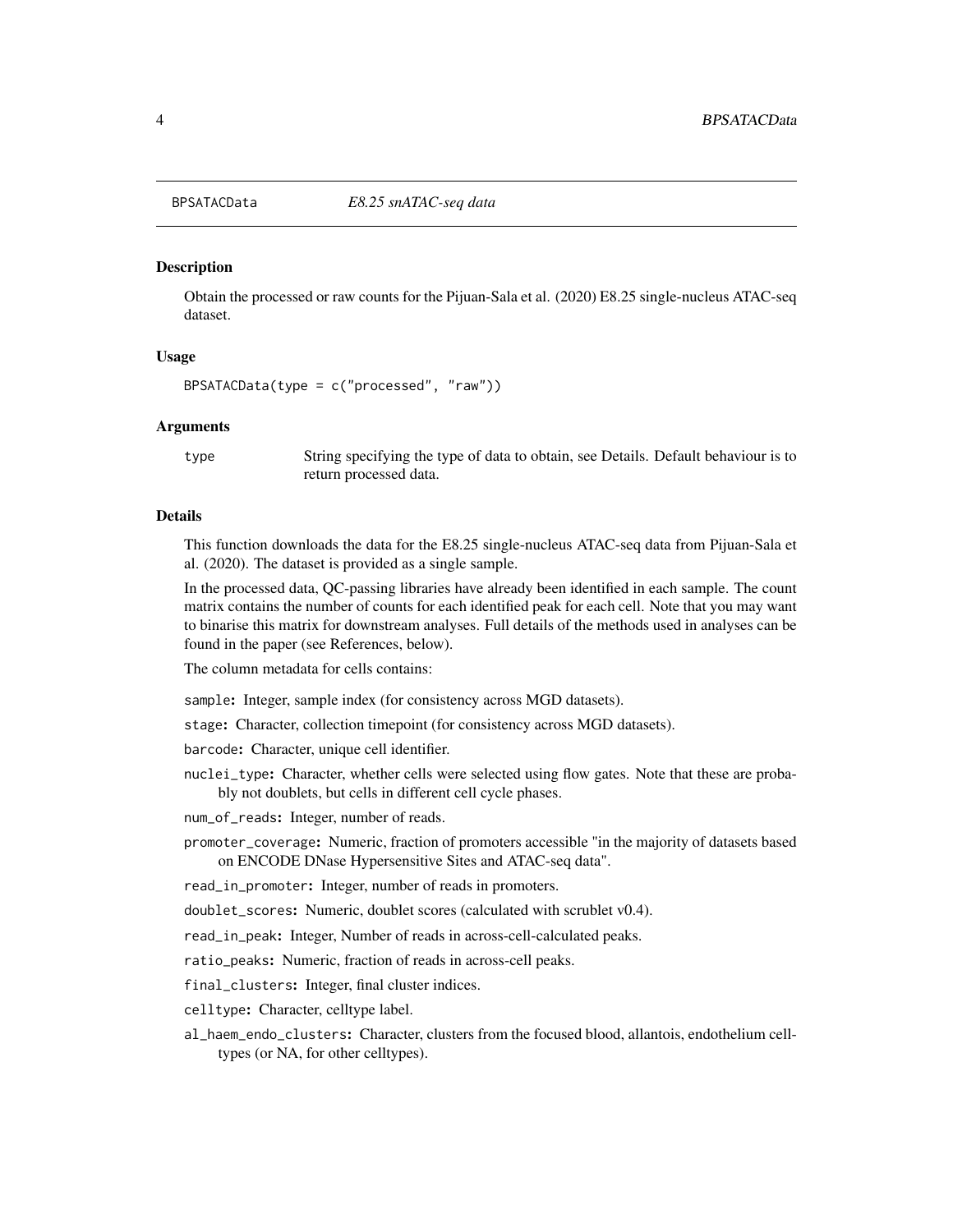#### <span id="page-4-0"></span>BPSATACData 5

Reduced dimension representations of the data are also available in the reducedDims slot of the SingleCellExperiment object. These are topics and umap. Please see the methods of the manuscript (see References, below) for more details on the topic modelling approach.

For both raw and processed data, the row metadata is relatively complex. It contains:

peakID: Character, unique peak identifier.

peak\_chr: Character, chromosome ID for each peak.

- peak\_start: Integer, start position for each peak. As this is from a bed file (I think), this is 0 indexed, and the peak is inclusive of this position.
- peak\_end: Integer, end position for each peak. As this is from a bed file (I think), this is 0-indexed, and the peak is exclusive of this position.
- Annotation.General: Character, general peak annotation (TSS (-1kb to +100bp), TTS (-100bp to +1kb), intron, exon, intergenic).
- distance\_from\_TSS: Integer, distance from the TSS that peaks been annotated to if the region is intergenic. Note: the authors have annotated peaks to multiple genes; distances for different genes are comma-separated in this column.
- geneName: Character, gene name (MGI). Note: the authors have annotated peaks to multiple genes; names for different genes are comma-separated in this column.
- geneID: Character, gene ID (Ensembl gene ID, v92). Note: the authors have annotated peaks to multiple genes; IDs for different genes are comma-separated in this column.
- strand: Character, strand for linked genes. Note: the authors have annotated peaks to multiple genes; strands for different genes are comma-separated in this column.
- celltype\_specificity: Character, celltype specificity of the peak. For multiple celltypes, authors have semicolon-separated celltype names.
- topic: Character, topic membership of the peak. For multiple topics, authors have semicolonseparated topic names.
- topic\_stringent: Character, topic membership of the peak if it contributes to only a single topic; else "Nonspecific".
- accessibility: Integer, number of nuclei with where peak is accessible.
- accessibility\_log: Numeric, log-transformed number of nuclei with where peak is accessible (base e, with an added 1 to the count).
- accessibility\_ratio: Numeric, fraction of nuclei where peak is accessible.
- umap\_X: Numeric, umap x-coordinate of peak.
- umap\_Y: Numeric, umap y-coordinate of peak.
- Pattern\_endothelium: Integer, index for dynamic pattern during endothelial establishment (else NA).

#### Value

If type="processed", a [SingleCellExperiment](#page-0-0) is returned containing the processed data.

If type="raw", a [SingleCellExperiment](#page-0-0) is returned containing the raw data.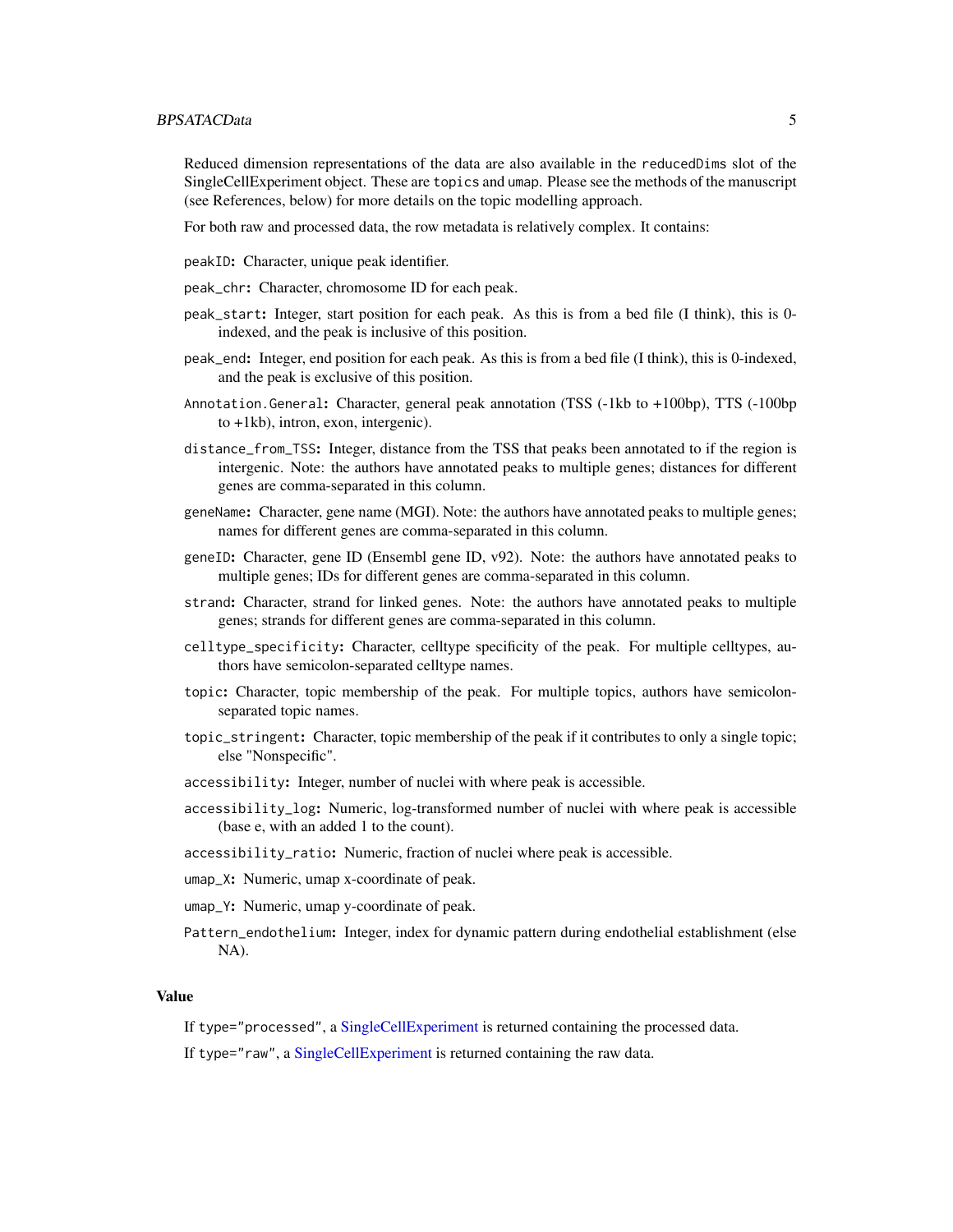#### <span id="page-5-0"></span>Author(s)

Aaron Lun, with modification by Jonathan Griffiths

#### References

Pijuan-Sala B et al. (2020). Single-cell chromatin accessibility maps reveal regulatory programs driving early mouse organogenesis. *Nature Cell Biology* 22, 4:487–97.

#### Examples

```
## Not run:
# dataset large enough to cause bioc build issues
atac.data <- BPSATACData()
atac.data <- BPSATACData(type="processed")
```
## End(Not run)

<span id="page-5-1"></span>EmbryoAtlasData *Mouse gastrulation timecourse data*

#### Description

Obtain the processed or raw counts for the mouse gastrulation scRNAseq dataset.

#### Usage

```
EmbryoAtlasData(
  type = c("processed", "raw"),
  samples = NULL,
  get.spliced = FALSE
\mathcal{L}
```
#### Arguments

| type        | String specifying the type of data to obtain, see Details. Default behaviour is to<br>return processed data.                                                           |
|-------------|------------------------------------------------------------------------------------------------------------------------------------------------------------------------|
| samples     | Integer or character vector specifying the samples for which data (processed or<br>raw) should be obtained. If NULL (default), data are returned for all (36) samples. |
| get.spliced | Logical indicating whether to also download the spliced/unspliced/ambiguously<br>spliced count matrices.                                                               |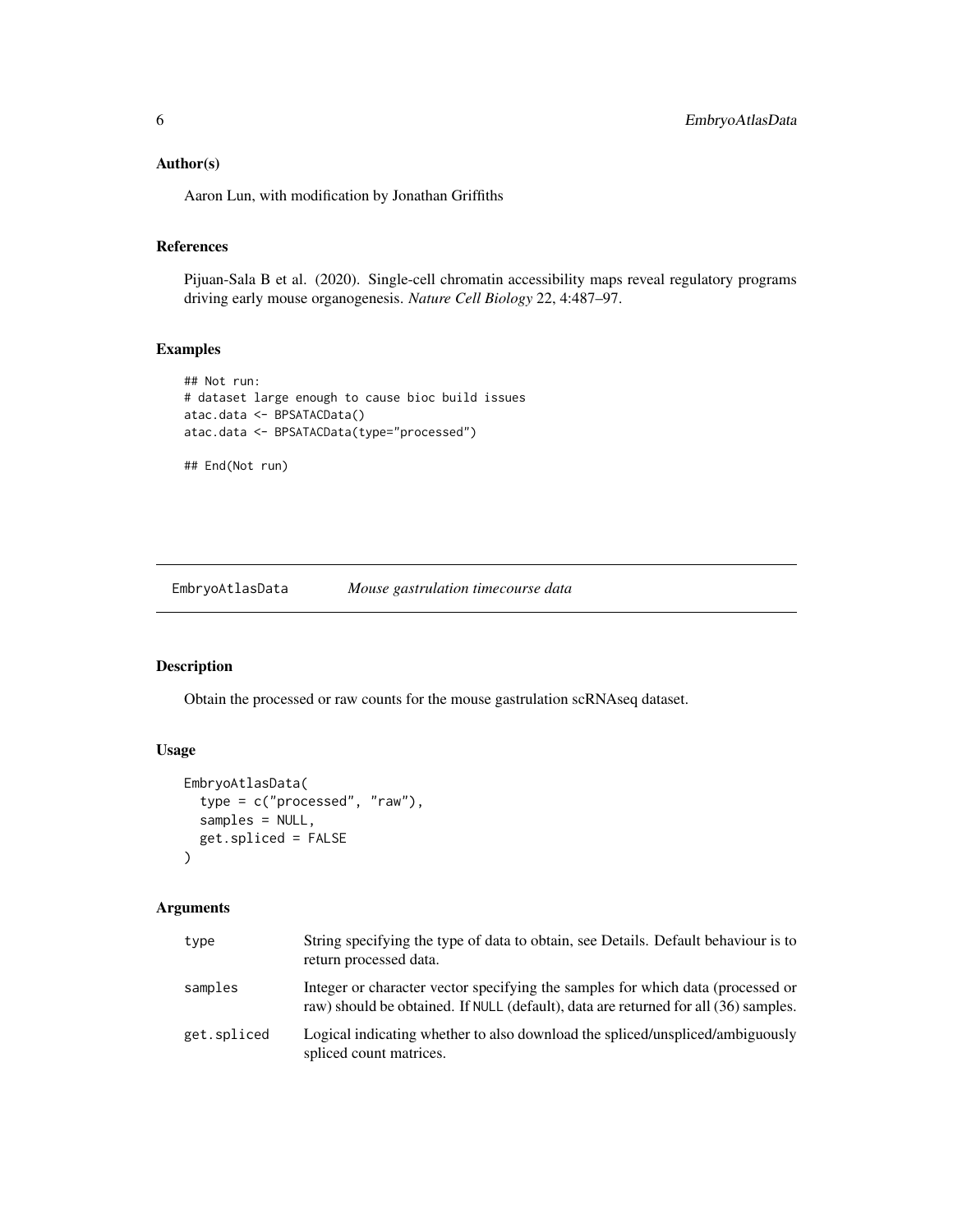#### Details

This function downloads the data for the embryo atlas from Pijuan-Sala et al. (2019). The dataset contains 36 10X Genomics samples; sample 11 is absent due to QC failure. The AtlasSampleMetadata variable contains information about each of these samples.

In the processed data, cell-containing libraries have already been identified in each sample using the emptyDrops function from DropletUtils. The count matrix contains the raw count vectors for the cells called from all samples in this manner. Size factors were computed using the computeSumFactors function from scran. The column metadata for called cells contains:

cell: Character, unique cell identifier across all samples.

barcode: Character, cell barcode from the 10X Genomics experiment.

sample: Integer, index of the sample from which the cell was taken.

pool: Integer, index of the embryo pool from which the sample derived. Samples with the same value are technical, not biological, replicates

stage: Character, stage of the mouse embryo at which the sample was taken.

sequencing.batch: Integer, sequencing run in which sample was multiplexed.

- theiler: Character, Theiler stage from which the sample was taken; alternative scheme to stage.
- doub.density: Numeric, output of (a now-outdated run of) scran::doubletCells, performed on each sample separately.

doublet: Logical, whether a cell was called as a doublet.

- cluster: Integer, top-level cluster to which cell was assigned across all samples.
- cluster.sub: Integer, cluster to which cell was assigned when clustered within each cluster.
- cluster.stage: Integer, top-level cluster to which cell was assigned within individual timepoints.
- cluster.theiler: Integer, top-level cluster to which cell was assigned within individual Theiler stages.
- stripped: Logical, whether a cell was called as a cytoplasm-stripped nucleus.
- celltype: Character, cell type to which the cell was assigned.

colour: Integer, cell type colour (hex) as in Pijuan-Sala et al. (2019).

Reduced dimension representations of the data are also available in the reducedDims slot of the SingleCellExperiment object. These are pca.corrected and umap.

If spliced counts were requested, these will be in the assays slot of the SingleCellExperiment object. Spliced count matrices were collated using *velocyto* version 0.17.17. Spliced count matrices will not have had swapped molecules removed, as *velocyto* and DropletUtils::swappedDrops are not compatible. However, these should still be effective for calculating RNA velocity estimates using various different tools.

The raw data contains the unfiltered count matrix for each sample, as generated directly from the CellRanger software. Swapped molecules have been removed using DropletUtils::swappedDrops. No filtering has been performed to identify cells. This may be useful if performing analyses that need to account for the ambient RNA pool.

For both raw and processed data, the row metadata contains the Ensembl ID and MGI symbol for each gene.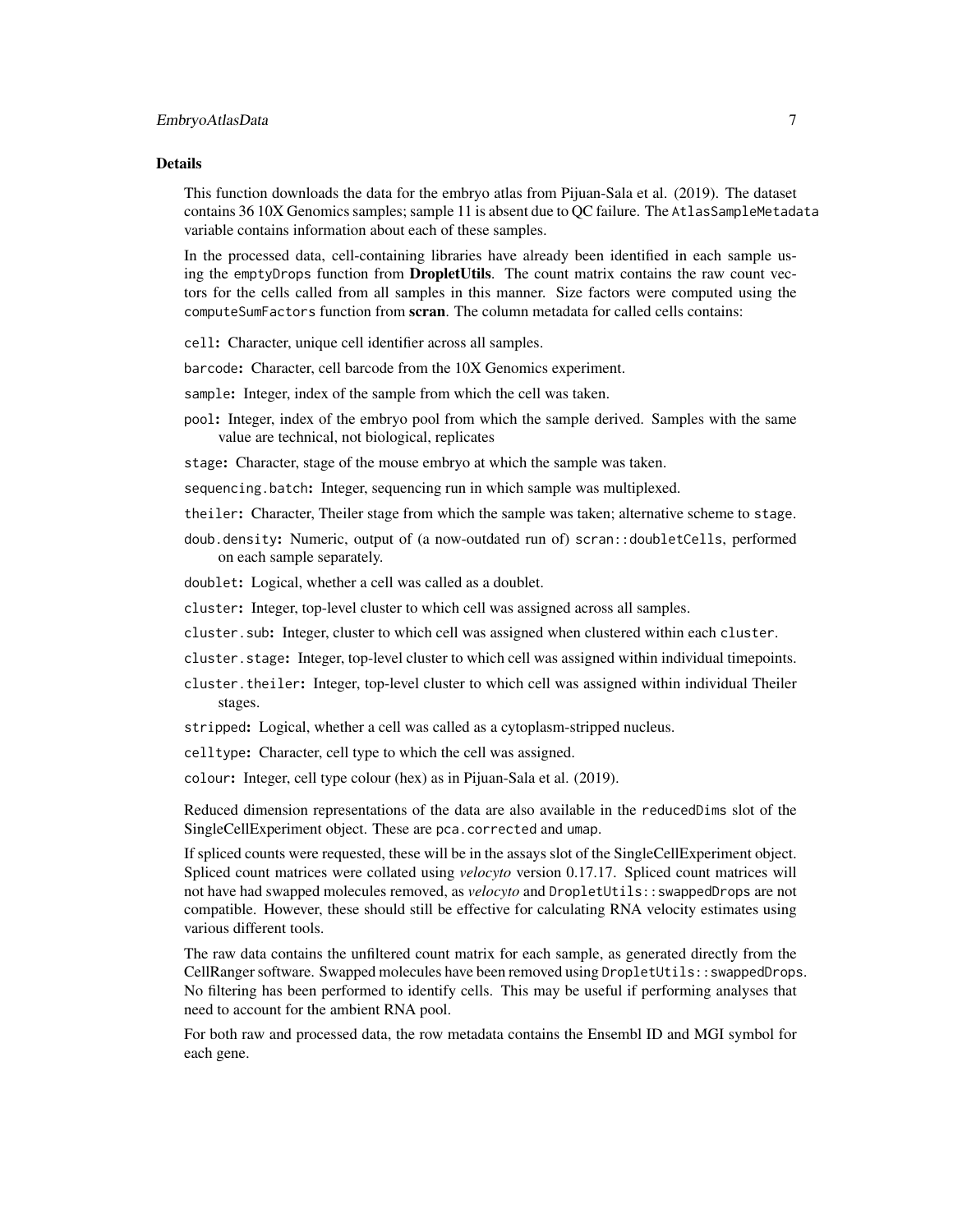#### <span id="page-7-0"></span>Value

If type="processed", a [SingleCellExperiment](#page-0-0) is returned containing processed data from selected samples.

If type="raw", a [List](#page-0-0) of SingleCellExperiments is returned, each containing the raw counts for a single sample. List elements are named after the corresponding sample.

#### Author(s)

Aaron Lun, with modification by Jonathan Griffiths

#### References

Pijuan-Sala B, Griffiths JA, Guibentif C et al. (2019). A single-cell molecular map of mouse gastrulation and early organogenesis. *Nature* 566, 7745:490-495.

#### Examples

```
atlas.data <- EmbryoAtlasData(samples = 1:2)
```

```
atlas.data <- EmbryoAtlasData(type="processed", samples = 1:2)
```
EmbryoCelltypeColours *Celltype colours from Pijuan-Sala et al.*

#### Description

A vector containing the colour hexcodes that were used in Pijuan-Sala et al.

#### Usage

```
EmbryoCelltypeColours
```
#### Format

A vector of hexcodes named according to the appropriate celltype; celltypes match those in the metadata.

#### References

Pijuan-Sala B, Griffiths JA, Guibentif C et al. (2019). A single-cell molecular map of mouse gastrulation and early organogenesis. *Nature* 566, 7745:490-495.

#### Examples

```
head(EmbryoCelltypeColours)
```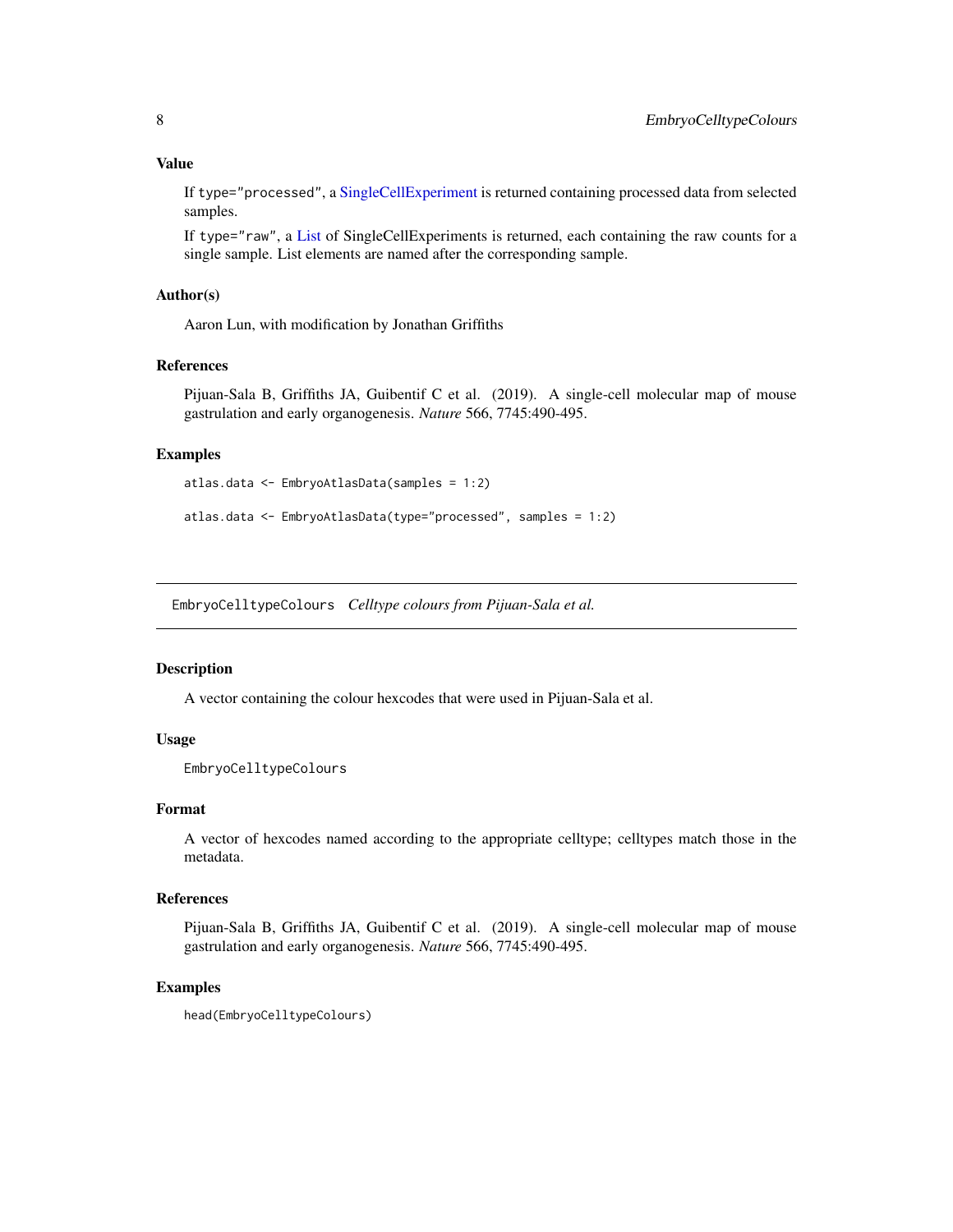<span id="page-8-0"></span>GuibentifExtraData *Guibentif et al. accessory data*

#### Description

Obtain the trajectory and NMP ordering data used in Guibentif et al.

#### Usage

```
GuibentifExtraData()
```
#### Details

This function downloads the data used in some of the analyses from Guibentif et al. (2020). Specifically, it contains the NMP cell orderings, and the atlas somitogenesis trajectory data.

This data is stored in a list. The first element of the list is named atlas\_somite\_trajectories, and is itelf a list that contains:

- masses:A data.frame containing the mass allocated to each cell from each trajectory (note: excluding extraembryonic, mixed\_gastrulation timepoint, and doublet or stripped nuclei cells).
- membership:A data.frame containing the somite trajectory labels used in the paper, calculated from masses.

The second element is named nmp\_orderings, and is also a list, which contains:

- atlas:A data.frame containing the position for each cell in the NMP ordering from the embryo atlas (see [EmbryoAtlasData](#page-5-1)).
- wt\_chimera:A data.frame containing the position for each cell in the NMP ordering from the WT chimera data (see [WTChimeraData](#page-15-1)).
- t\_chimera:A data.frame containing the position for each cell in the NMP ordering from the T chimera data (see [TChimeraData](#page-12-1)).

#### Value

A list of the relevant somitogenesis trajectory and NMP ordering data will be returned. Details of the list structure are described in Details, below.

#### Author(s)

Jonathan Griffiths

#### References

Guibentif C, Griffiths JA et al. (2020). Title. *Journal* 566, 7745:490-495.

#### Examples

data <- GuibentifExtraData()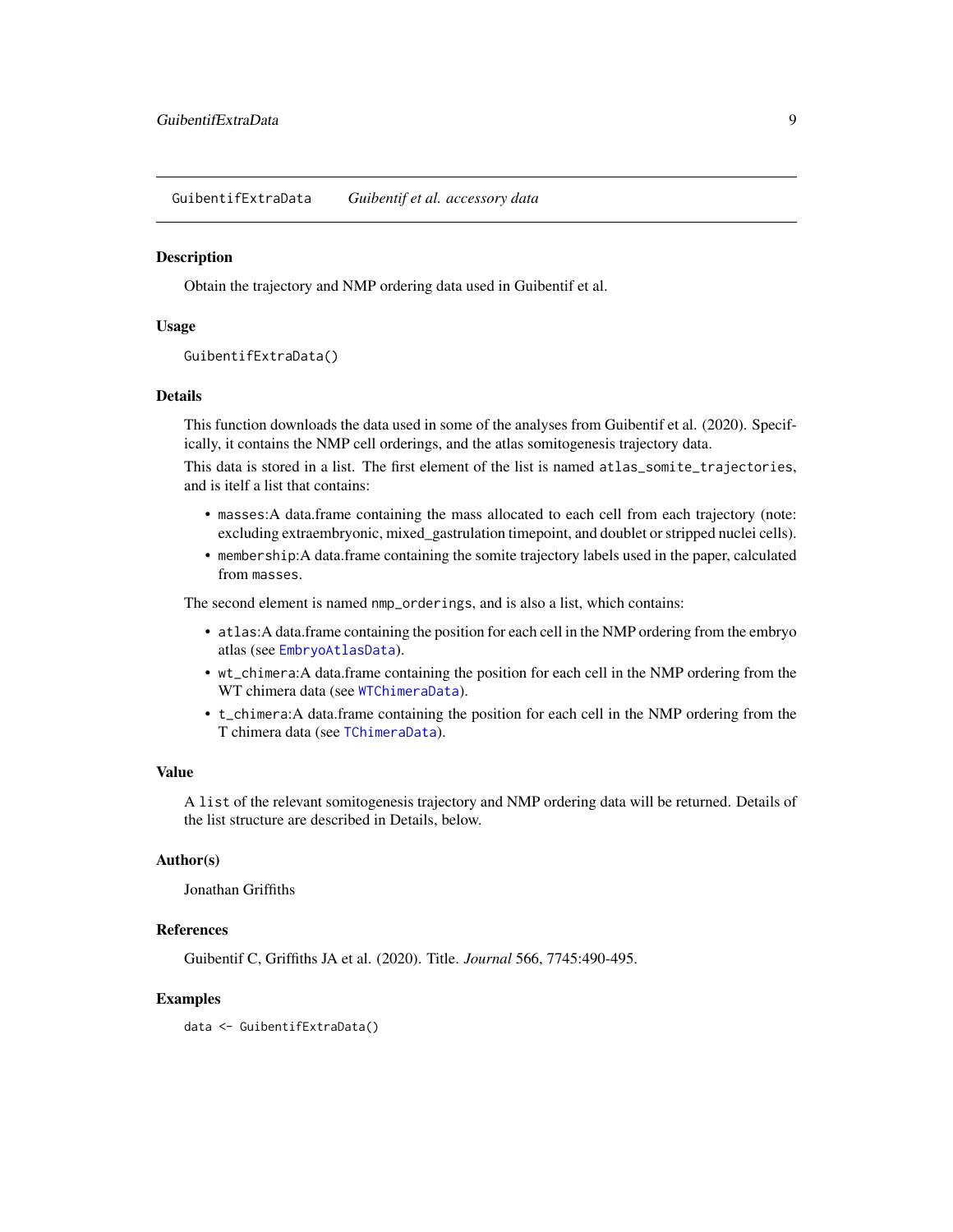<span id="page-9-0"></span>LohoffSeqFISHData *seqFISH data of E8.5 mouse embryos*

#### Description

Obtain the observed or imputed counts for the Lohoff et al. E8.5 mouse embryo seqFISH dataset.

#### Usage

```
LohoffSeqFISHData(
  type = c("observed", "imputed"),
  samples = NULL,
  get.molecules = FALSE
\lambda
```
#### Arguments

| type          | String specifying the type of data to obtain, see Details. Default behaviour is to<br>return the observed data.                                                             |
|---------------|-----------------------------------------------------------------------------------------------------------------------------------------------------------------------------|
| samples       | Integer or character vector specifying the samples for which data (observed or<br>imputed) should be obtained. If NULL (default), data are returned for all (6)<br>samples. |
| get.molecules | Logical indicating whether to also download the positions of each observed<br>mRNA molecule in each cell.                                                                   |

#### Details

This function downloads the seqFISH data from Lohoff et al. (2020). The dataset contains 6 seqFISH samples; consecutive samples (1 and 2, etc.) are from different sections taken from the same embryo.

In the observed data, mRNA counts and molecule locations are available for the 351 genes in the seqFISH panel. The count matrix contains the raw count vectors for the cells called from all samples in this manner. Size factors were computed from the total observed counts for each cell, excluding the sex-specific gene Xist. For both observed and imputed data, the row metadata contains the Ensembl ID and MGI symbol for each gene. The column metadata for cells contains:

cell: Character, unique cell identifier across all samples.

embryo: Character, embryo ID for each cell.

pos: Character, name of the imaging region (i.e., encodes batch effects within a sample).

embryo\_pos: Character, concatenated embryo name and imaging region.

embryo\_pos\_z: Character, concatenated embryo name, imaging region, and z position. Represents groups of (in principle) batch-effect-free cells.

area: Integer, number of pixels enclosed by the segmentation mask for each cell.

celltype: Character, celltype label for each cell. Note that it does not match exactly with the scRNAseq atlas.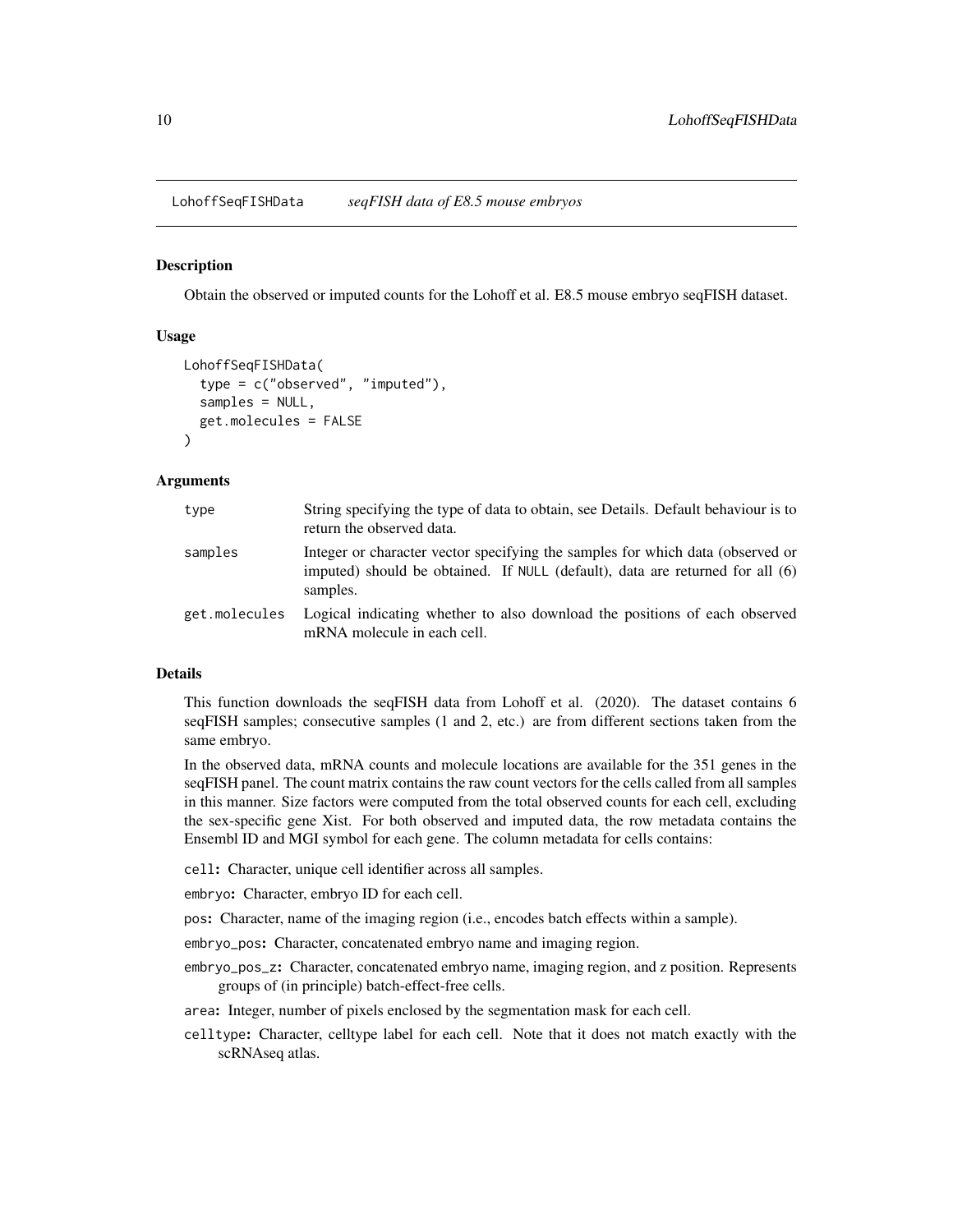- <span id="page-10-0"></span>sample: Integer, represents groups of cells from a single embryo at a single z-position. See above for details.
- segmentation\_vertices: DataFrameList, contains a DataFrame for each cell with x and y segmentation vertices. These were calculated from cadherin (i.e. cell membrane) staining.

sizeFactor: Numeric, size factor for normalisation.

A UMAP representation of the data is also available in the reducedDims slot of the SingleCellExperiment object.

If molecule positions were requested, these will be in the assays slot of the SingleCellExperiment object. These are represented as a BumpyMatrix object, with each cell of the matrix containing a DataFrame of positions for each mRNA molecule. Each entry contains the positions of each mRNA molecule for the corresponding gene (row) and cell (column) of the SpatialExperiment object.

The "observed" data the observed molecule counts from the experiment for the 351 genes assayed. The "imputed" data contains transcriptome-wide data imputed from the scRNAseq atlas. These data are in the assay slot imputed\_logcounts. Note that these are much less sparse than scRNAseq matrices, and are large in memory. The imputed SpatialExperiment object is identical to that obtained for the observed data, except for the difference in assay slots, rowData, and the absence of sizeFactors (as the data was imputed from the normalised atlas).

#### Value

If type="observed", a [SpatialExperiment](#page-0-0) is returned containing the observed seqFISH data from selected samples.

If type="imputed", a [SpatialExperiment](#page-0-0) is returned containing the transcriptome-wide logcounts imputed from the scRNA-seq data from selected samples.

#### Author(s)

Jonathan Griffiths

#### References

Lohoff T, Ghazanfar S et al. (2020). Highly multiplexed spatially resolved gene expression profiling of mouse organogenesis. *bioRxiv* 2020.11.20.391896.

#### Examples

```
seqfish.data <- LohoffSeqFISHData(samples = 1:2)
```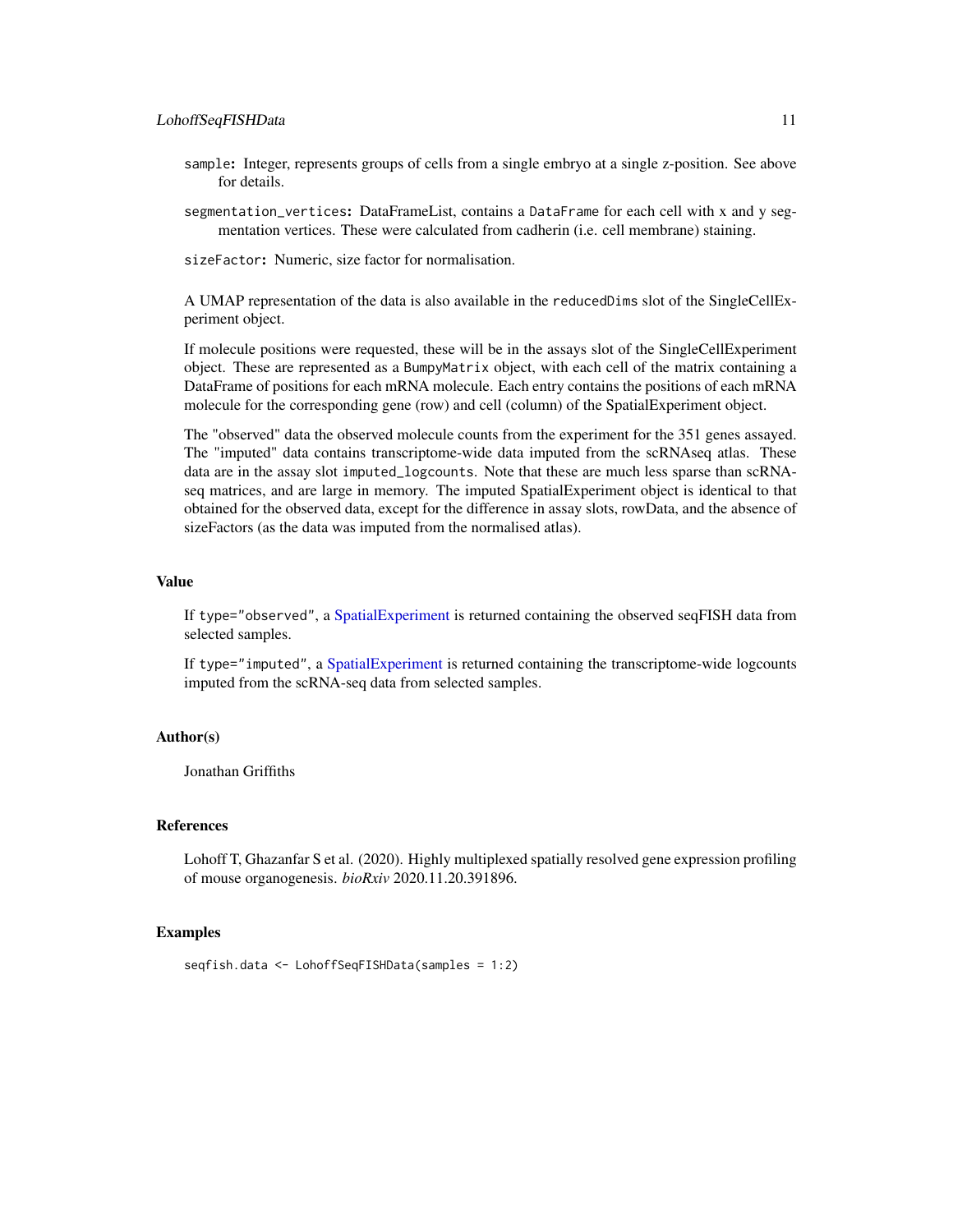<span id="page-11-0"></span>Tal1ChimeraData *Tal1 chimera data*

#### Description

Obtain the processed or raw counts for the Tal1 chimeric mouse embryo dataset.

#### Usage

```
Tal1ChimeraData(type = c("processed", "raw"), samples = NULL)
```
#### Arguments

| type    | String specifying the type of data to obtain, see Details. Default behaviour is to<br>return processed data.                                                                 |
|---------|------------------------------------------------------------------------------------------------------------------------------------------------------------------------------|
| samples | Integer or character vector specifying the samples for which data (processed)<br>or raw) should be obtained. If NULL (default), data are returned for all (four)<br>samples. |

#### Details

This function downloads the data for the E8.5 Tal1 chimera experiment from Pijuan-Sala et al. (2019). The dataset contains four 10X Genomics samples:

- Sample 1: \_Tal1\_ knock-out cells (tomato positive)
- Sample 2: \_Tal1\_ knock-out cells (tomato positive)
- Sample 3: wild-type cells (tomato negative)
- Sample 4: wild-type cells (tomato negative)

All samples are from E8.5, from the same pool of chimeric embryos. Different samples with the same Tomato status are therefore technical replicates of each other.

In the processed data, cell-containing libraries have already been identified in each sample using the emptyDrops function from **DropletUtils**. The count matrix contains the raw count vectors for the cells called from all samples in this manner. Size factors were computed using the computeSumFactors function from scran. The column metadata for called cells contains:

cell: Character, unique cell identifier across all samples.

barcode: Character, cell barcode from the 10X Genomics experiment.

sample: Integer, number of the sample from which the cell was taken.

stage: Character, stage of the mouse embryo at which the sample was taken.

tomato: Logical, whether this cell expressed td-Tomato during FACS.

stage.mapped: Character, stage of the mouse embryo atlas to which the cell was mapped.

celltype.mapped: Character, cell type of the mouse embryo atlas to which the cell was mapped.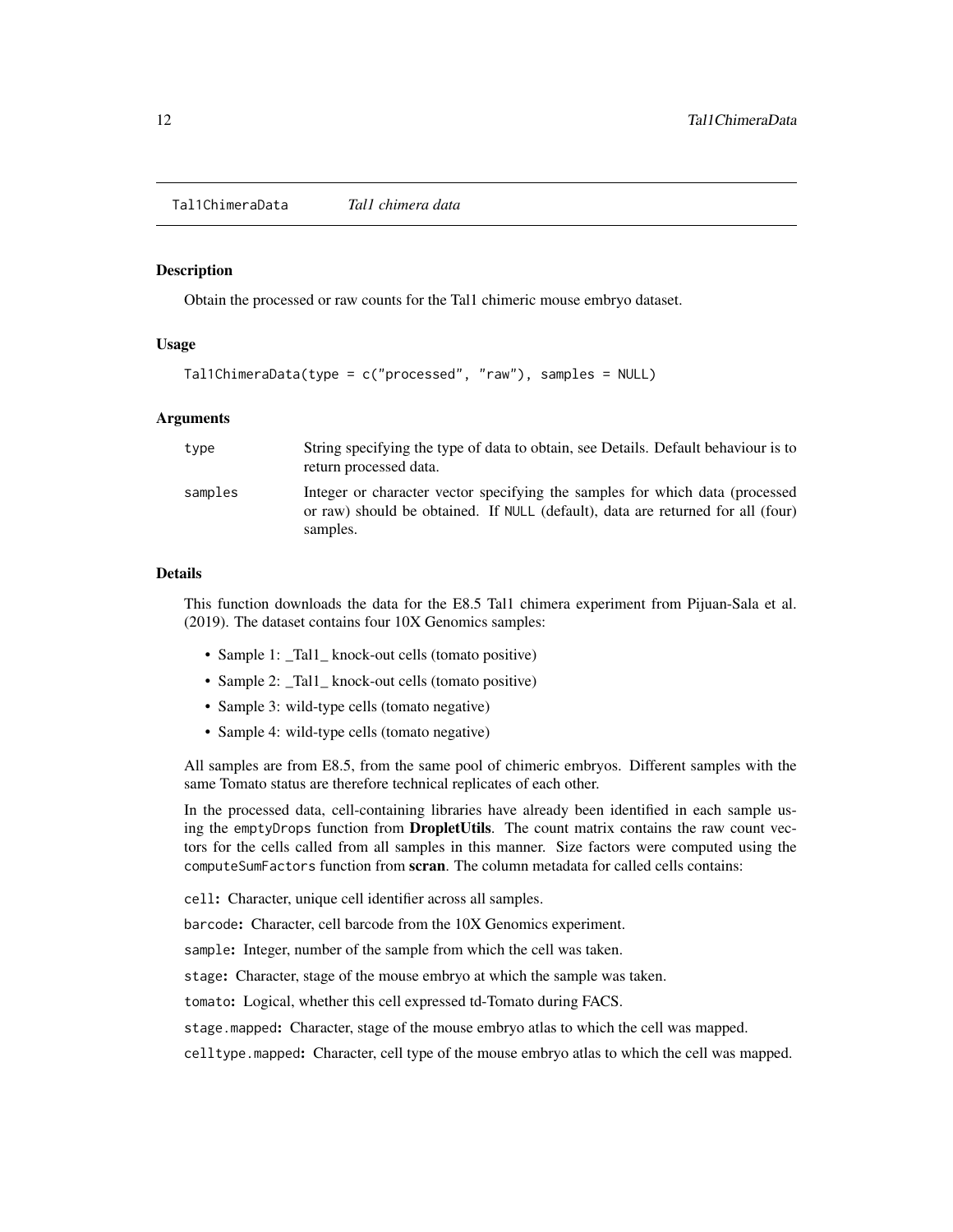#### <span id="page-12-0"></span>TChimeraData 13

Reduced dimension representations of the data are also available in the reducedDims slot of the SingleCellExperiment object.

The raw data contains the unfiltered count matrix for each sample, as generated directly from the CellRanger software. Swapped molecules have been removed using DropletUtils::swappedDrops. No filtering has been performed to identify cells. This may be useful if performing analyses that need to account for the ambient RNA pool.

For both raw and processed data, the row metadata contains the Ensembl ID and MGI symbol for each gene.

#### Value

If type="processed", a [SingleCellExperiment](#page-0-0) is returned containing processed data from selected samples.

If type="raw", a [List](#page-0-0) of SingleCellExperiments is returned, each containing the raw counts for a single sample. List elements are named after the corresponding sample.

#### Author(s)

Aaron Lun

#### References

Pijuan-Sala B, Griffiths JA, Guibentif C et al. (2019). A single-cell molecular map of mouse gastrulation and early organogenesis. *Nature* 566, 7745:490-495.

#### Examples

```
tal1.data <- Tal1ChimeraData(samples = 1)
tal1.data <- Tal1ChimeraData(type="processed", samples = 1)
```
<span id="page-12-1"></span>TChimeraData *T chimera data*

#### Description

Obtain the processed or raw counts for the T chimeric mouse embryo dataset.

#### Usage

```
TChimeraData(type = c("processed", "raw"), samples = <math>c(1:2, 5:16)</math>)
```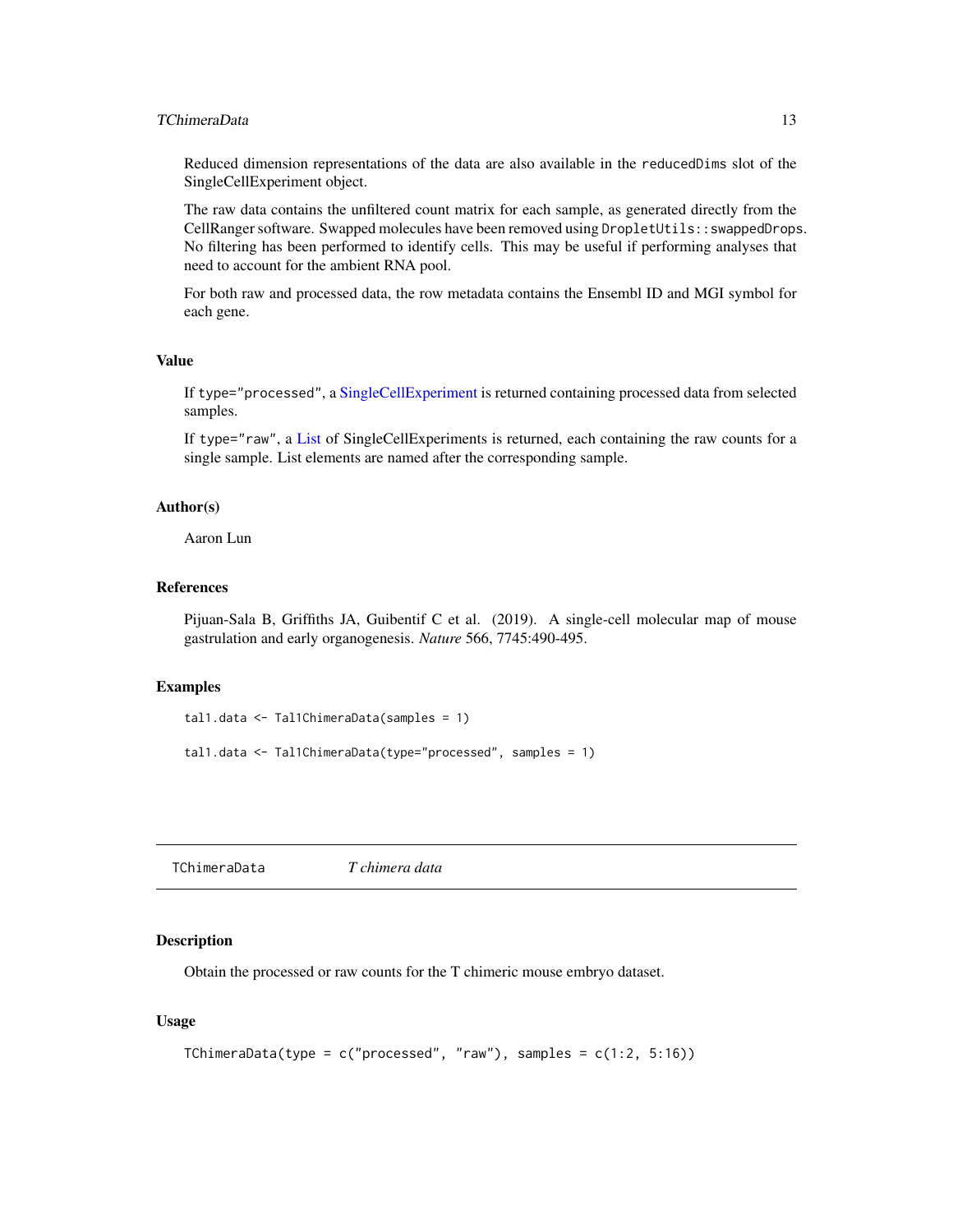#### Arguments

| type    | String specifying the type of data to obtain, see Details. Default behaviour is to<br>return processed data.                                                                               |
|---------|--------------------------------------------------------------------------------------------------------------------------------------------------------------------------------------------|
| samples | Integer or character vector specifying the samples for which data (processed or<br>raw) should be obtained. If NULL (default), data are returned for all QC-passing<br>(fourteen) samples. |

#### Details

This function downloads the data for the T chimera experiment from Guibentif et al. (2020). The dataset contains sixteen 10X Genomics samples from sets of embryo pools:

- Sample 1: E8.5 injected cells (tomato positive), pool 1
- Sample 2: E8.5 host cells (tomato negative), pool 1
- Sample 3: E7.5 injected cells (tomato positive), pool 2
- Sample 4: E7.5 host cells (tomato negative), pool 2
- Sample 5: E8.5 injected cells (tomato positive), pool 3
- Sample 6: E8.5 host cells (tomato negative), pool 3
- Sample 7: E8.5 injected cells (tomato positive), pool 4
- Sample 8: E8.5 host cells (tomato negative), pool 4
- Sample 9: E8.5 injected cells (tomato positive), pool 5
- Sample 10: E8.5 host cells (tomato negative), pool 5
- Sample 11: E7.5 injected cells (tomato positive), pool 6
- Sample 12: E7.5 host cells (tomato negative), pool 6
- Sample 13: E7.5 injected cells (tomato positive), pool 7
- Sample 14: E7.5 host cells (tomato negative), pool 7
- Sample 15: E7.5 injected cells (tomato positive), pool 8
- Sample 16: E7.5 host cells (tomato negative), pool 8

Samples from the same pool are paired in the experimental design. Each pool is a biological replicate. Samples 3 and 4 were excluded from analyses, as in these chimeras host cells seemed to form only ExE ectoderm. The data is available to download if you like, but will not be fetched by default.

In the processed data, cell-containing libraries have already been identified in each sample using the emptyDrops function from **DropletUtils**. The count matrix contains the raw count vectors for the cells called from all samples in this manner. Size factors were computed using the computeSumFactors function from scran. The column metadata for called cells contains:

cell: Character, unique cell identifier across all samples.

barcode: Character, cell barcode from the 10X Genomics experiment.

sample: Integer, number of the sample from which the cell was taken.

stage: Character, stage of the mouse embryo at which the sample was taken.

tomato: Logical, whether this cell expressed td-Tomato during FACS.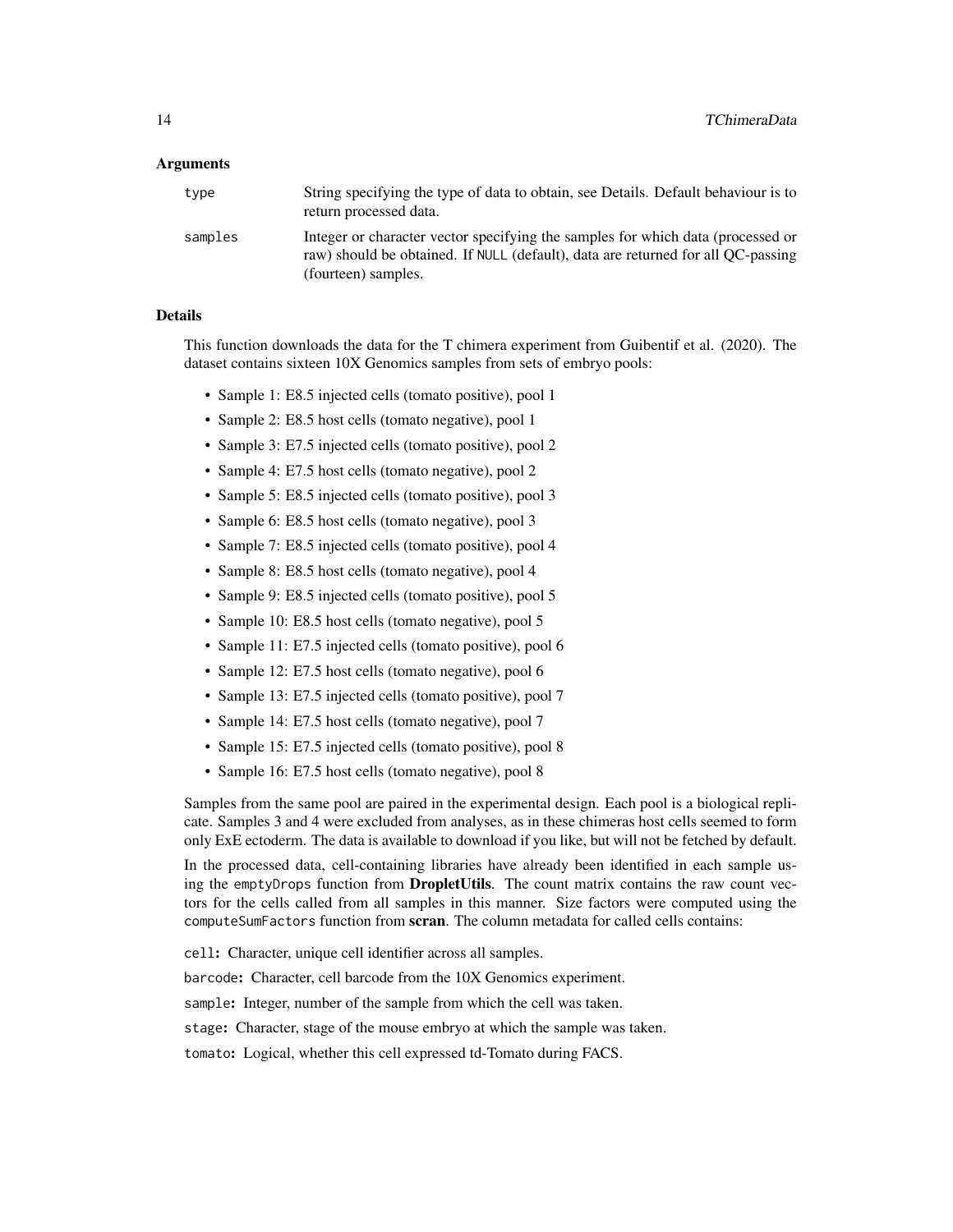#### <span id="page-14-0"></span>TChimeraData 15

pool: Integer, embryo pool from which cell derived; samples with same value are matched.

- stage.mapped: Character, stage of the mouse embryo atlas to which the cell was mapped.
- celltype.mapped: Character, cell type of the mouse embryo atlas to which the cell was mapped.
- closest.cell: Character, closest cell in the atlas dataset (see [EmbryoAtlasData](#page-5-1)) after MNN mapping.
- doub.density: Numeric, output of (a now-outdated run of) scran::doubletCells, performed on each sample separately.

trajectory.mapped: Character, trajectory membership for somite/NMP formation.

somite.subct.mapped: Character, somite subcluster to which cells mapped.

sizeFactor: Numeric, cell sizefactor.

Reduced dimension representations of the data are also available in the reducedDims slot of the SingleCellExperiment object.

The raw data contains the unfiltered count matrix for each sample, as generated directly from the CellRanger software. Swapped molecules have been removed using DropletUtils::swappedDrops. No filtering has been performed to identify cells. This may be useful if performing analyses that need to account for the ambient RNA pool.

For both raw and processed data, the row metadata contains the Ensembl ID and MGI symbol for each gene.

#### Value

If type="processed", a [SingleCellExperiment](#page-0-0) is returned containing processed data from selected samples

If type="raw", a [List](#page-0-0) of SingleCellExperiments is returned, each containing the raw counts for a single sample. List elements are named after the corresponding sample.

#### Author(s)

Aaron Lun, with modification by Jonathan Griffiths

#### References

Guibentif C, Griffiths JA et al. (2020). Diverse Routes towards Early Somites in the Mouse Embryo *Developmental Cell* In press.

#### Examples

```
t.data <- TChimeraData(samples = 1)
```
t.data <- TChimeraData(type="processed", samples = 1)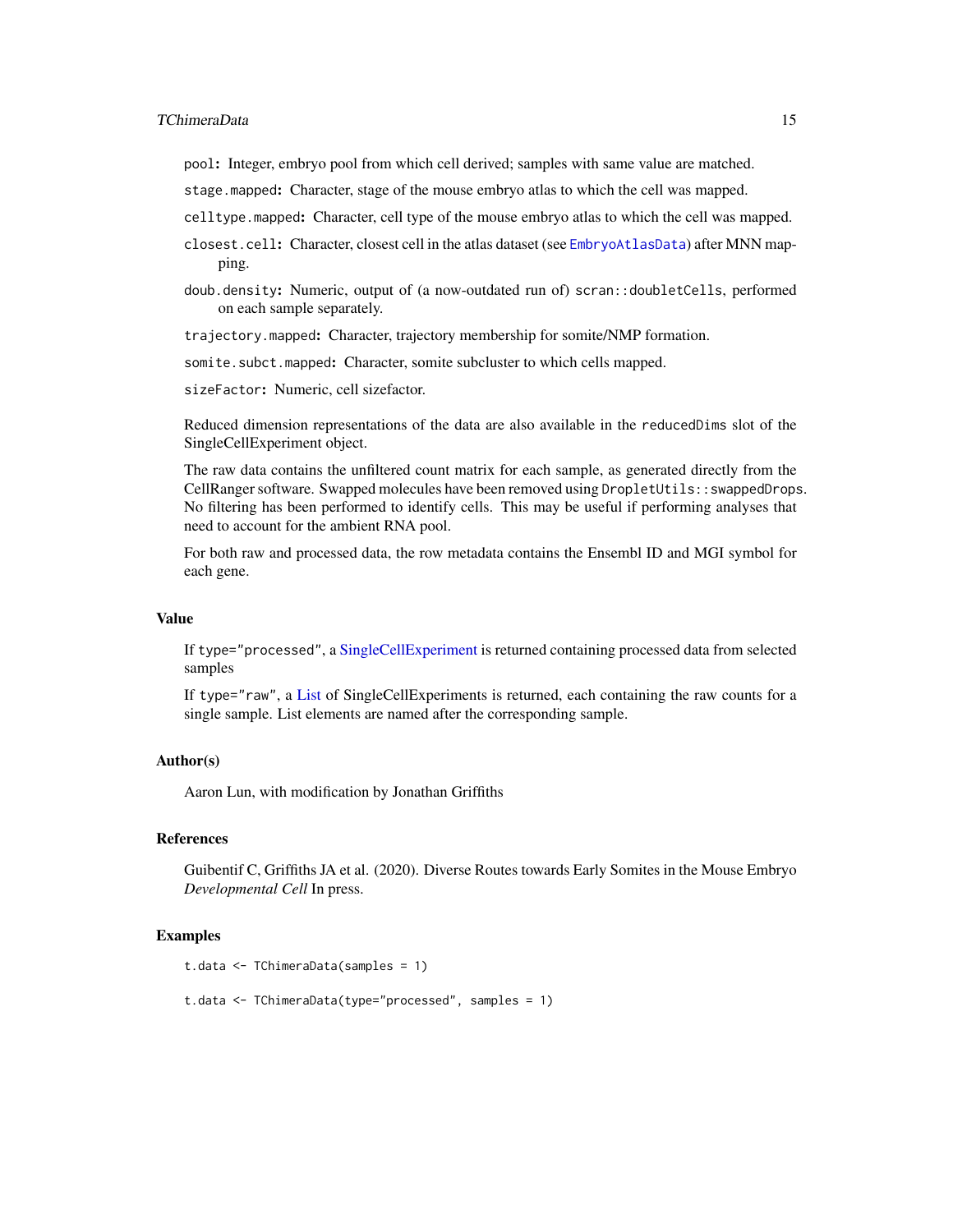<span id="page-15-1"></span><span id="page-15-0"></span>WTChimeraData *WT chimera data*

#### Description

Obtain the processed or raw counts for the WT chimeric mouse embryo dataset.

#### Usage

```
WTChimeraData(type = c("processed", "raw"), samples = NULL)
```
#### Arguments

| type    | String specifying the type of data to obtain, see Details. Default behaviour is to<br>return processed data.                                                                |
|---------|-----------------------------------------------------------------------------------------------------------------------------------------------------------------------------|
| samples | Integer or character vector specifying the samples for which data (processed)<br>or raw) should be obtained. If NULL (default), data are returned for all (ten)<br>samples. |

#### Details

This function downloads the data for the WT chimera experiment from Pijuan-Sala et al. (2019). The dataset contains ten 10X Genomics samples from sets of embryo pools:

- Sample 1: E7.5 injected cells (tomato positive), pool 1
- Sample 2: E7.5 host cells (tomato negative), pool 1
- Sample 3: E7.5 injected cells (tomato positive), pool 2
- Sample 4: E7.5 host cells (tomato negative), pool 2
- Sample 5: E8.5 injected cells (tomato positive), pool 3
- Sample 6: E8.5 host cells (tomato negative), pool 3
- Sample 7: E8.5 injected cells (tomato positive), pool 4
- Sample 8: E8.5 host cells (tomato negative), pool 4
- Sample 9: E8.5 injected cells (tomato positive), pool 5
- Sample 10: E8.5 host cells (tomato negative), pool 5

Samples from the same pool are paired in the experimental design. Each pool is a biological replicate. Only samples 5 and 6 were used in the analyses of Pijuan-Sala et al. (2019).

In the processed data, cell-containing libraries have already been identified in each sample using the emptyDrops function from **DropletUtils**. The count matrix contains the raw count vectors for the cells called from all samples in this manner. Size factors were computed using the computeSumFactors function from scran. The column metadata for called cells contains:

cell: Character, unique cell identifier across all samples.

barcode: Character, cell barcode from the 10X Genomics experiment.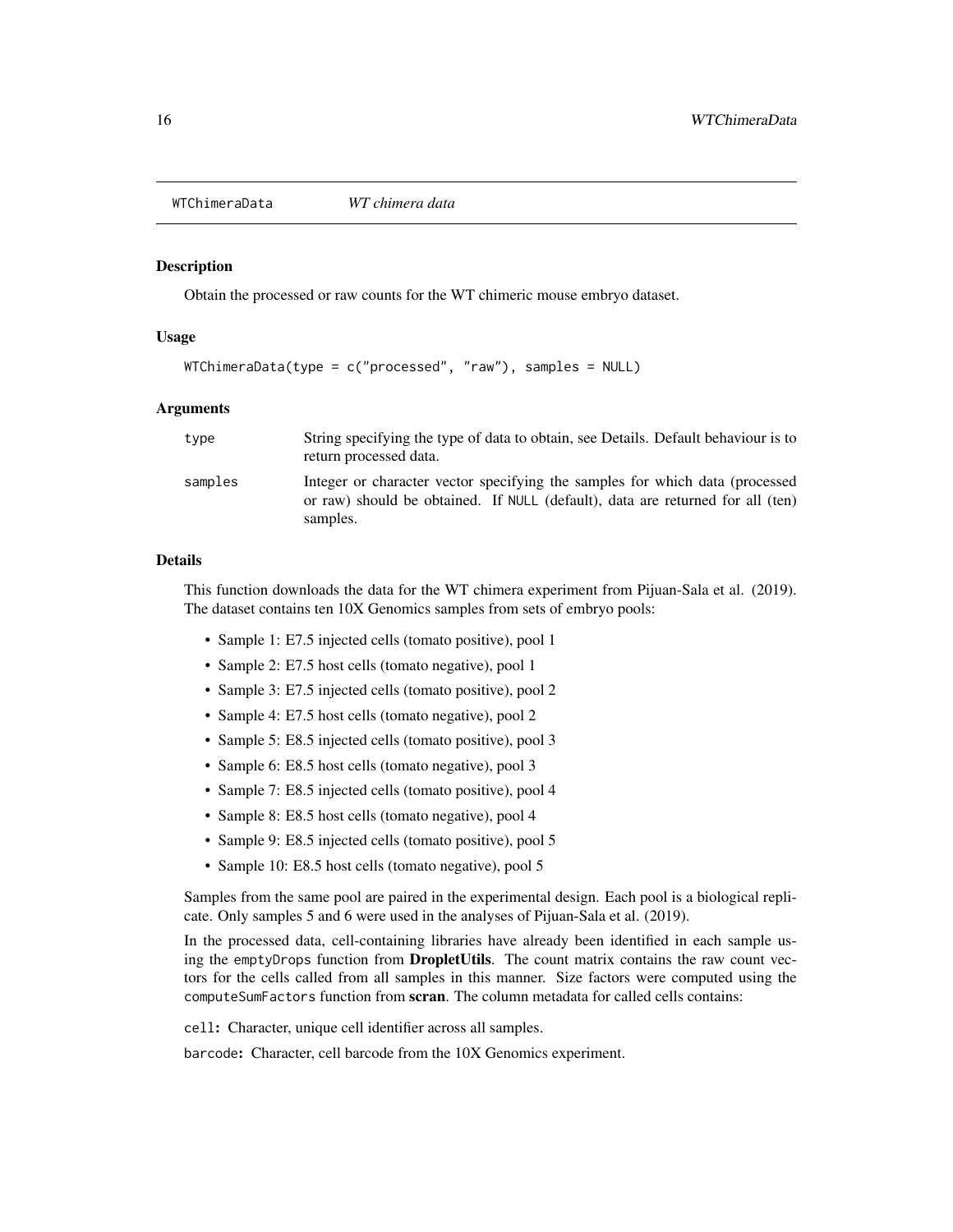<span id="page-16-0"></span>sample: Integer, number of the sample from which the cell was taken.

stage: Character, stage of the mouse embryo at which the sample was taken.

tomato: Logical, whether this cell expressed td-Tomato during FACS.

pool: Integer, embryo pool from which cell derived; samples with same value are matched.

stage.mapped: Character, stage of the mouse embryo atlas to which the cell was mapped.

celltype.mapped: Character, cell type of the mouse embryo atlas to which the cell was mapped.

- closest.cell: Character, closest cell in the atlas dataset (see [EmbryoAtlasData](#page-5-1)) after MNN mapping.
- doub.density: Numeric, output of (a now-outdated run of) scran::doubletCells, performed on each sample separately.

Reduced dimension representations of the data are also available in the reducedDims slot of the SingleCellExperiment object.

The raw data contains the unfiltered count matrix for each sample, as generated directly from the CellRanger software. Swapped molecules have been removed using DropletUtils::swappedDrops. No filtering has been performed to identify cells. This may be useful if performing analyses that need to account for the ambient RNA pool.

For both raw and processed data, the row metadata contains the Ensembl ID and MGI symbol for each gene.

#### Value

If type="processed", a [SingleCellExperiment](#page-0-0) is returned containing processed data from selected samples

If type="raw", a [List](#page-0-0) of SingleCellExperiments is returned, each containing the raw counts for a single sample. List elements are named after the corresponding sample.

#### Author(s)

Aaron Lun, with modification by Jonathan Griffiths

#### References

Pijuan-Sala B, Griffiths JA, Guibentif C et al. (2019). A single-cell molecular map of mouse gastrulation and early organogenesis. *Nature* 566, 7745:490-495.

#### Examples

```
wt.data <- WTChimeraData(samples = 1)
```

```
wt.data <- WTChimeraData(type="processed", samples = 1)
```